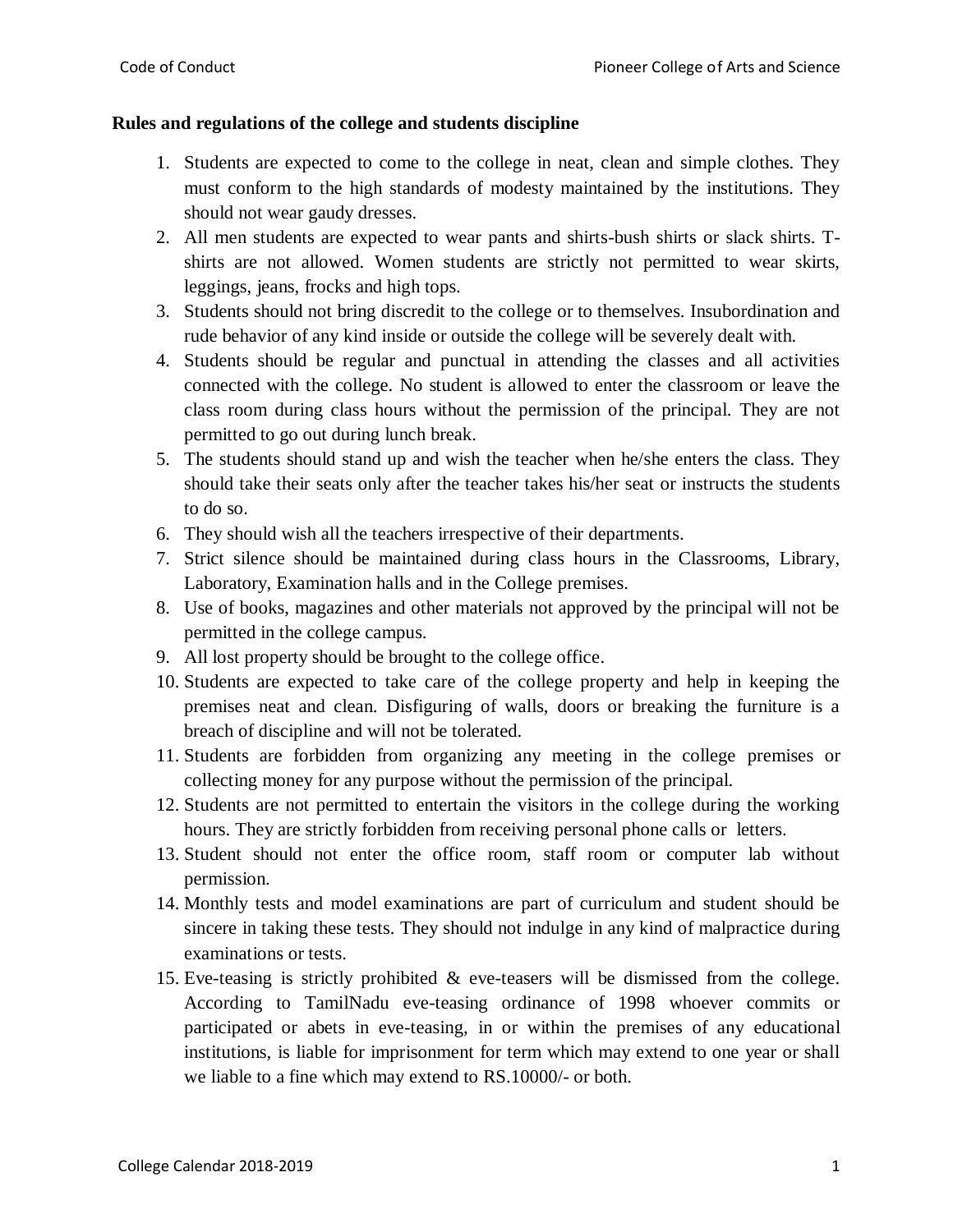- 16. Ragging in any form inside or outside the college campus and hostel is banned. Senior students found indulging in ragging junior students will be dismissed from the institution.
- 17. According to guidelines provided by U.G.C. and university, students found guilty of participation or abetment in ragging will be subject to severe punishment ranging from cancellation of admission to a fine up to Rs.25000 and rigorous imprisonment up to 3 years.
- 18. Students must abide by the rules and regulations in force as well as other rules prescribed by the college from time to time. Thus, in the interest of the students, strict discipline has become the watch word of the college.
- 19. Students who do not follow the college rules and regulations will be expelled from the college.
- 20. Students coming by two wheelers are instructed to wear helmet. They should posses a valid driving license. The vehicle must be parked in the allotted space only.

# **Hostel Rules**

- 1. Rooms once allotted to the students for an academic year, will not be changed.
- 2. Students should not tamper with any of the electrical and other permanent fittings in the room and any loss or damage shall be recovered from the occupants concerned. Unauthorized use of electrical appliances will lead to expulsion of the student from the hostel.
- 3. Any student who is removed from the college will automatically cease to be member of the hostel. Accommodation in the hostel will not be given to students who are not active boarders in the hostel.
- 4. Day scholars are not permitted to enter the hostel on any reason.
- 5. No person or student other than the boarder should be found in the hostel. If anyone is found, action will be taken against the boarder in whose room the person is found.
- 6. Students should not paste any posters/pictures etc on the walls and doors, windows and shelves.
- 7. When students go out of their rooms during night for a fairly longer duration, they should switch off the lights.
- 8. Ragging in any form is totally prohibited. The offenders will be severely dealt with, by way of expulsion from the colleges as well as the hostel.
- 9. Students who join the hostel will not be permitted to vacate until they complete the course, failing which they will abide by the action taken by the principal.

## **Girls Hostel**

Inmates will be allowed to go home once a month only if their parents give written requisition stating the reasons and durations of absence. They will be permitted to go home only for valid reasons.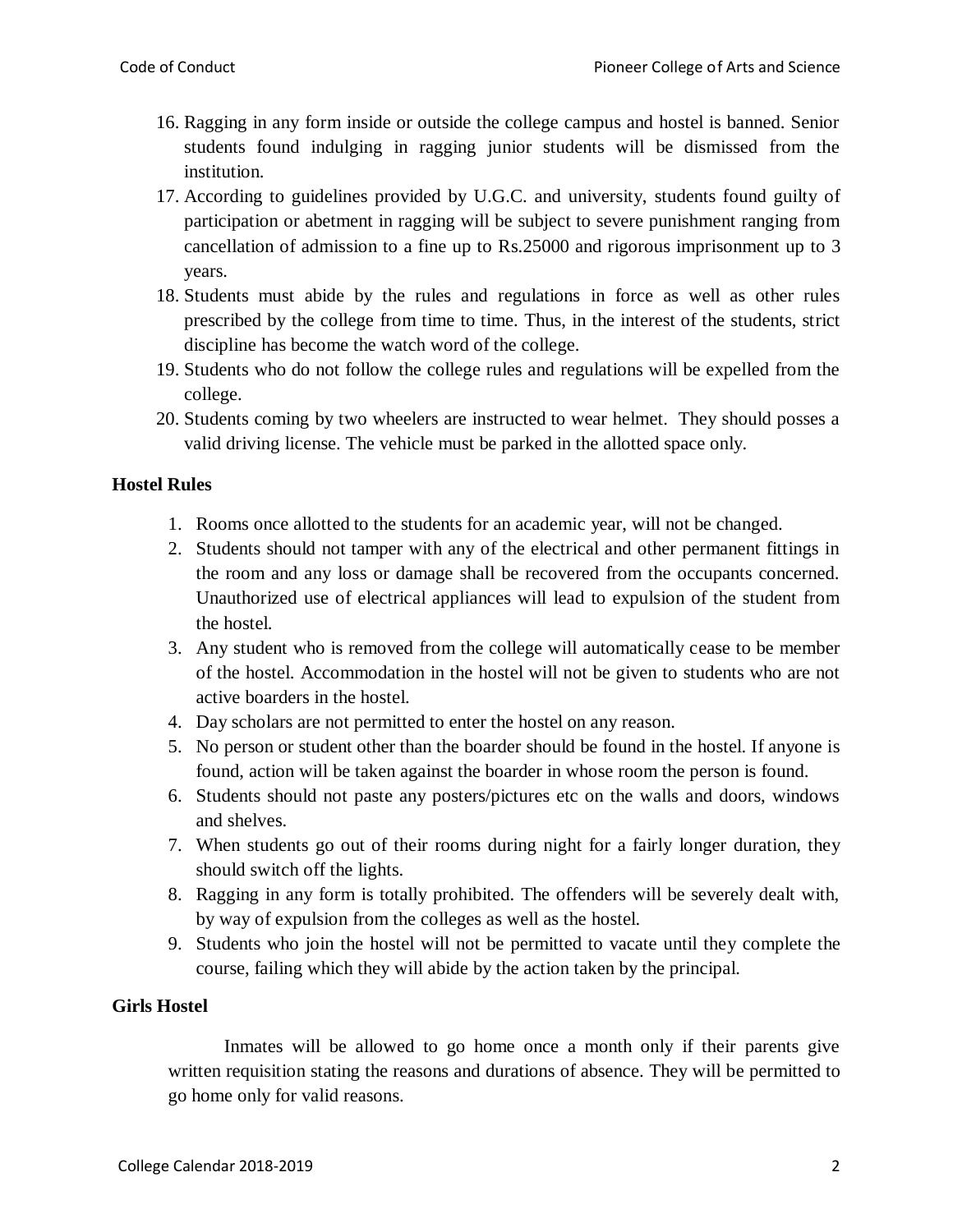Only the authorized persons (including parents) are permitted to visit their wards. For this purpose, visiting cards with photos of the authorized persons affixed and attested by the warden are given to the inmate. Whenever they visit their wards, they should bring the visiting cards issued by the hostel authorities.

### **Special Request to Parents/Guardians**

 Parents are specially requested to contact the college authorities periodically to get first-hand information about the attendance, academic progress, conduct, etc…, of their wards.

 Parents are reminded that they are not absolved of their responsibility in the education of their children once their daughters/sons are admitted to the college. They should follow the students' progress in studies and her/his general conduct in and outside the college. Their co-operation is solicited especially to ensure regular attendance of classes.

## **Physical Education**

- 1. Every student of the first and second year degree course has to participate in the physical education program and has to put in 75% of attendance in additional to the usual class attendance.
- 2. No candidate will be exempted from physical education classes except no medical grounds.

3. Games can be played between 3.30 pm and 5.30 pm on all working days of the college.

## **Lab Rules**

- 1. Silence should be maintained inside the computer lab.
- 2. Playing games and chatting are prohibited.
- 3. Students should work only in their assigned systems and they are responsible for the given system.
- 4. Chewable items are prohibited inside the lab.
- 5. If a student damages the system i.e. either software or hardware component, the expense will be collected from him/her.
- 6. Students should get permission while entering & leaving the lab.
- 7. Students should get permission to use (Pendrives/CDs) inside the lab.
- 8. Students should bring observation notebooks without fail.
- 9. Scribbling on the walls or computer tables is not permitted.
- 10. Chairs should be arranged properly before leaving the lab.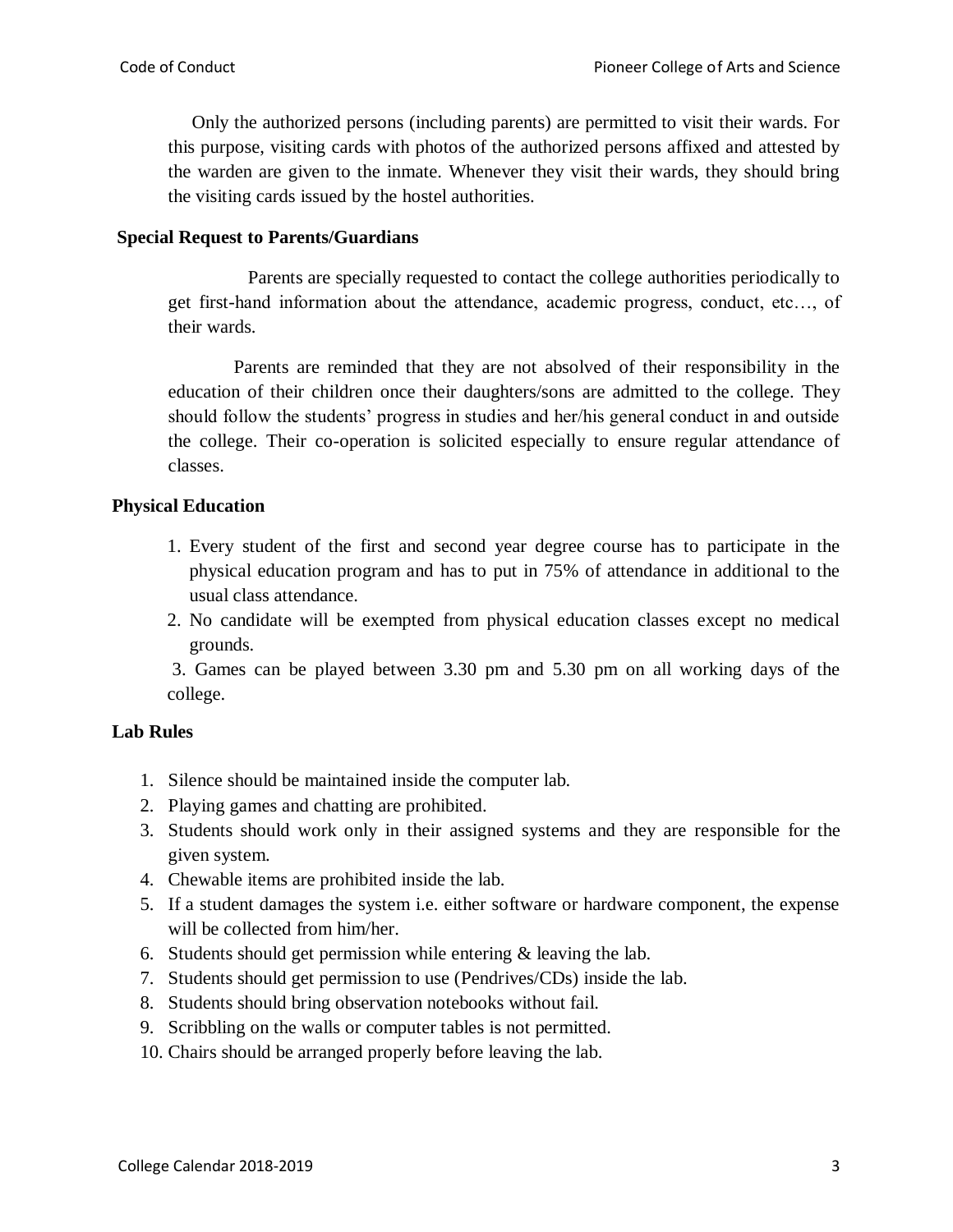# **College Library Rules**

- 1. The library is kept open on all the working day for all the students and staff of the college from 9.00am to 5.00 pm. The library will remain closed on all holidays.
- 2. Students and staff should make entry in the gate register before entering the library.
- 3. Each first year UG student can borrow two books, second and third year UG students can borrow three books and PG students can borrow 4 books for an academic year using their ID card.
- 4. Students will be entitled to keep the borrowed books for two weeks from the date of issue. At the end of the period, they shall return the books to the library
- 5. A student failing to return a book on the due date will be fined as follows.

For first week -Rs. 1 per each day of delay

For second week -Rs. 2 per each day of delay

After second week -The cost of book will be collected

- 6. ID card is not transferable.
- 7. The librarian can recall any book at any time even if the period of loan has not expired.
- 8. A student who has to pay fine or any other charge to the library will not be allowed to borrow books.
- 9. Absence from college will not ordinarily be accepted as an excuse for delay in the return of books.
- 10. Reference books will not be lent out.
- 11. Students are expected to use all the books with care. If a book is lost or damaged, the borrower has to replace the book or pay double the cost of the book.
- 12. All marking, underlining or annotating of books whether already soiled or not is forbidden. Every book will be examined and if it is found damaged, the matter will be reported to the principal for disciplinary action.
- 13. The last borrower using a book shall be held responsible for all effects which he/she did not point out at the time of his/her taking it.
- 14. No renewals of the books will be allowed after two weeks.
- 15. The library will be closed during vacation.
- 16. Strict silence and decorum should be observed in the library. It is the duty of the librarian to bring to the notice of the principal if any student is damaging the books, talking or making noise or coming to the library improperly dressed or misbehaving.
- 17. All complaints and suggestions should in the first instance be made to the librarian who will, if necessary, refer them to the principal.
- 18. Students must return all the library books and the cards at the end of the course or at the time of leaving the college whichever is earlier. All dues should be paid.
- 19. Students are not allowed to bring any printed matter, notebooks or files inside the library.
- 20. The librarian's decisions are final in the matter of issue, and collection of the books from the students.